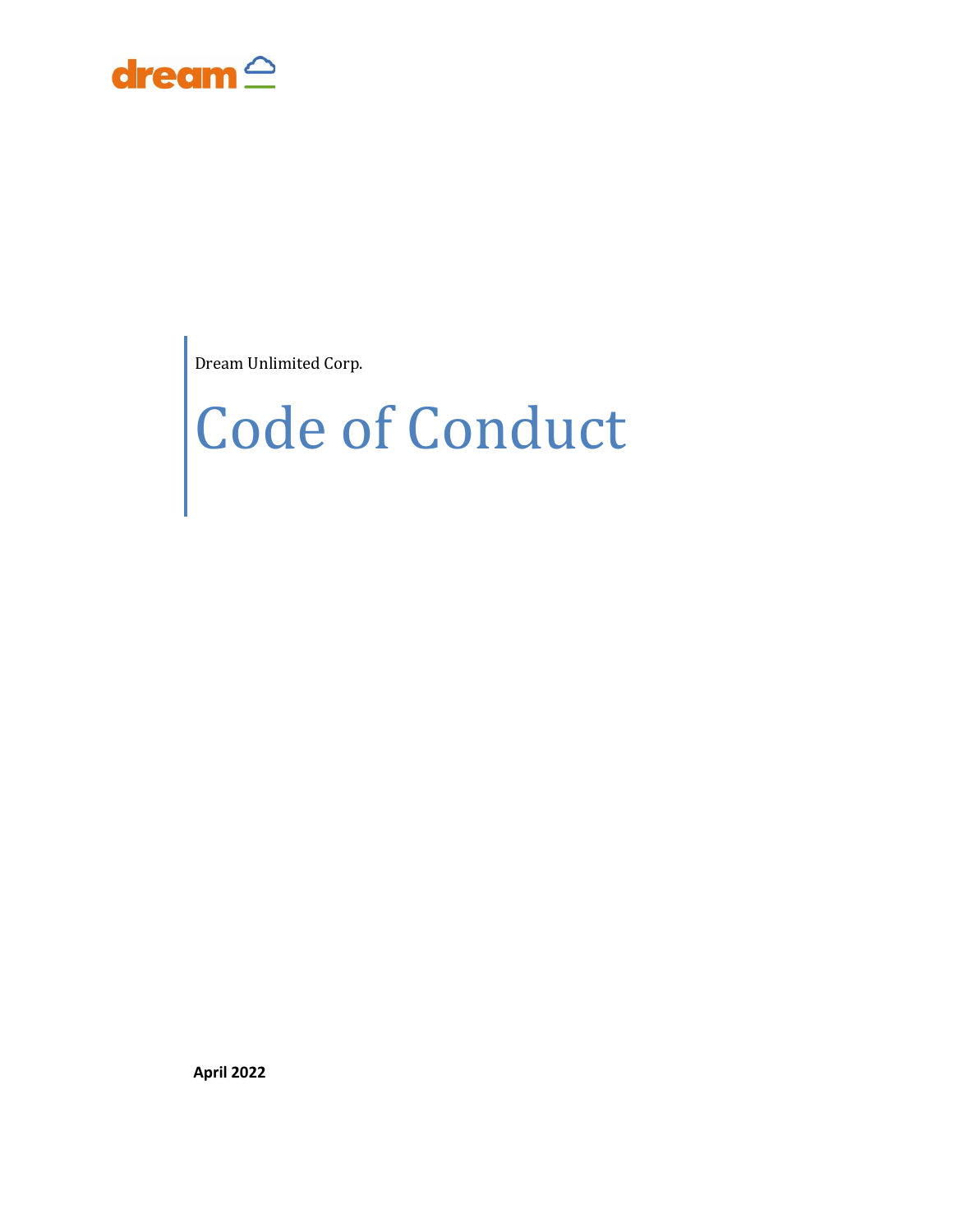Our Code of Conduct (the "**Code**") is our statement of the values and principles that guide us in our dayto-day business activities. The keystones are: *integrity, respect, fairness, accountability and transparency*. The Code supports our commitment to operate our business at the highest level of legal, moral and ethical standards and it provides the overriding principles for all of our policies and our approach to business. The Code applies to every one of us: directors, officers, and employees of Dream Unlimited Corp. (the "**Company**") and all of our subsidiaries and affiliates, collectively called "**Dream**".

At Dream, we are steadfast in our commitment to maintaining the highest business and personal ethical standards by dealing openly and honestly with each other, and with our directors, investors, clients, customers, tenants, suppliers and colleagues. We must also be acutely aware, at all times, of the laws and regulations that govern our conduct at work, in the marketplace and within our communities. Being environmentally and socially responsible are also considered integral to how we conduct our business. Dream expects all of us to go beyond legal compliance in order to advance social and environmental responsibility and business ethics. It is our goal to continually build a great business – one that we can all be proud of, with a work environment we all find rewarding.

# **Respecting the Rights of Others**

At Dream, we firmly believe that the greatest measure of our success will be the reputation that we earn and safeguard.

## *Employees*

We are all capable and responsible people at Dream, and value and respect the confidence placed in us by our investors, clients, customers, tenants, suppliers and colleagues. We work diligently every day to preserve and build upon that confidence. In turn, we are committed to treating all of our colleagues with fairness, dignity and respect, and working together to make our work environment safe and healthy for us all. Employees are expected to act in a manner that is consistent with and reinforces the values set out in this Code, both while at work and outside of work.

Each of us has a responsibility to promote the values reflected in this Code and to promptly raise any concerns about compliance with this code. Failing to report a known or suspected breach of this Code is itself a breach of this Code. Employees with supervisory responsibilities are expected to promote knowledge of and compliance with this Code and be a reliable source of advice for questions relating to this Code.

# *Health and Safety*

We share a commitment to employee and public health and safety. Each of us must make our own safety and that of other Dream representatives and the general public a prime consideration in every decision we make and every action we take. Employees are expected to come to work fit for duty, work safely and identify, report and, where appropriate, correct, safety hazards.

### *Respecting Our Colleagues*

We treat all Dream representatives and others we encounter in the course of our work for Dream with dignity and respect. We act in a manner that values the background, experience, perspective and talent of each individual and do not discriminate against or harass others. We strive to create a diverse and inclusive corporate culture. In particular, we:

- provide all Dream representatives with equal access to opportunities;
- do not discriminate in hiring and employment practices on the basis of race, ancestry, colour, place of origin, sex, ethnic origin, age, marital or family status, physical abilities, sexual orientation, creed,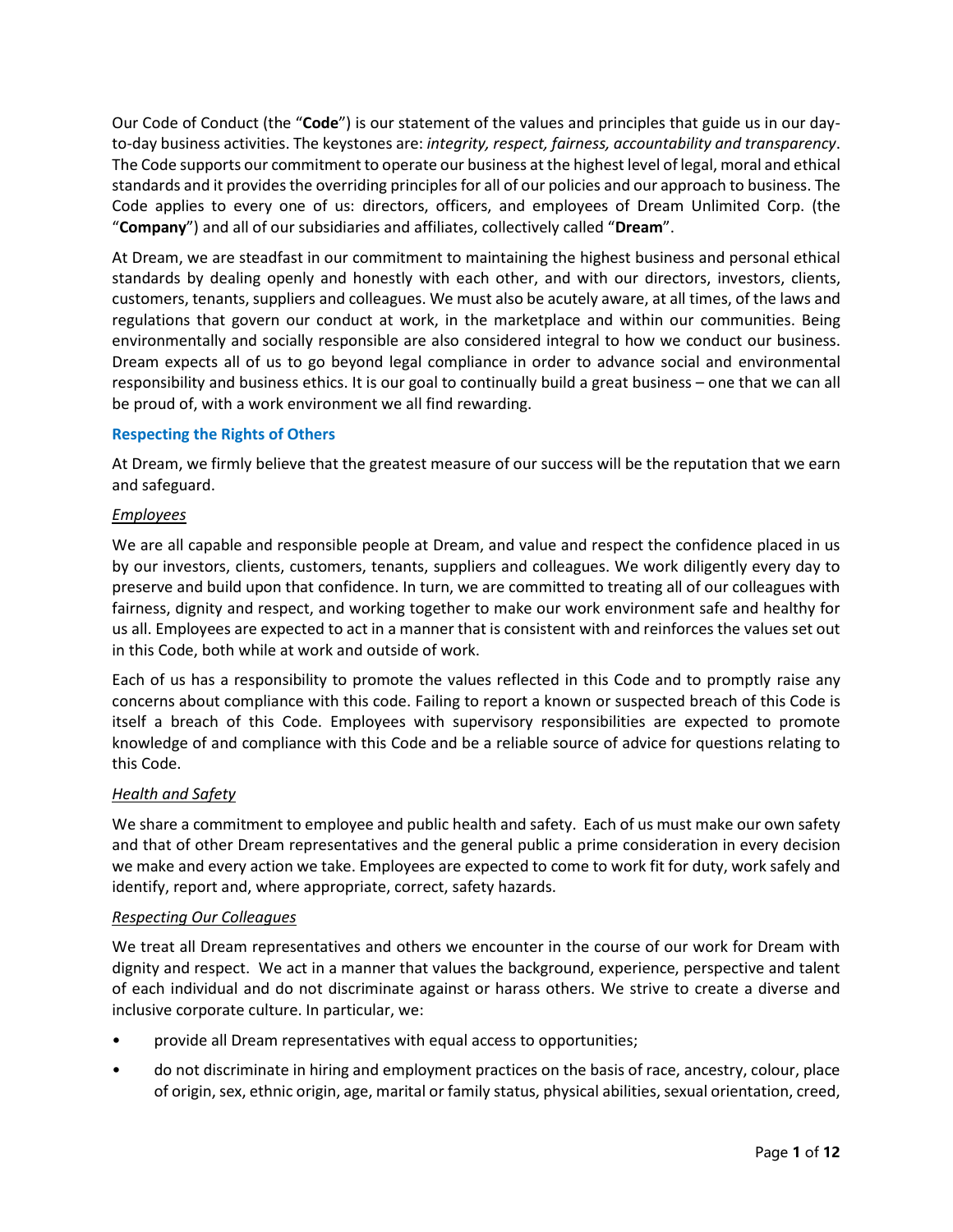religion or citizenship, nor on any other grounds that are prohibited by applicable law;

- do not tolerate any violence, or behaviours that may promote violence; and
- comply with Dream's Workplace Violence and Harassment Policy.

Teamwork is fundamental to our success and open communication is a cornerstone of our workplace culture. We encourage open dialogue – whether it relates to concerns about how we do things, suggestions on how we could do better or praise for a job well done.

### *Individual Rights*

Dream is committed to a healthy work environment with open lines of communication, fostering an employee first mentality and the promotion of employment equity. Dream supports an individuals' right under national and local legislation in the jurisdictions in which we operate, including the *Canadian Charter of Rights and Freedoms*.

Dream is committed to providing a safe and respectful work environment in which individuals are free from workplace violence and harassment.

### *Modern Slavery*

Dream does not tolerate modern slavery or child labour. Modern slavery and child labour can take many forms including slavery, servitude, forced or compulsory labour, and human trafficking. Each of us can help support efforts to eliminate modern slavery or child labour. At Dream, you are expected to report actual or suspected incidents of modern slavery or child labour of which you become aware at Dream or within our supply chain. Dream supports national and local legislation addressing modern slavery and child labour, including the *Universal Declaration on Human Rights* and the UN *Convention on the Rights of the Child*. By supporting business partners who share our core values, and by pushing for fairness and equality wherever we operate, we can be a positive influence for people everywhere. That's what our core values are all about.

### *Investors*

Our commitment to our investors is to communicate with them in an open and transparent manner. We do this through a simple approach, by managing our business effectively every day, paying attention to the small details that contribute to the big picture, ensuring we operate responsibly and with integrity, and providing full, fair, accurate, timely and understandable disclosure in all of our regulatory reporting.

### *Suppliers/Tenants/Customers*

Selection of suppliers to the Company will be based on merit after due consideration of alternatives. Dream will only deal with suppliers who comply with applicable legal requirements and the Company's standards of conduct as reflected in this Code. Use of Dream's name or intellectual property by a supplier requires prior approval in writing from the Vice President, People and Culture.

Dream will enter into representation agreements only with companies or persons believed to have a record of and commitment to integrity and only after executive of a written contract with the proposed representative that has been approved by the Vice President, People and Culture.

Dream will conduct business only with reputable tenants and customers who are involved in legitimate business activities and whose funds are derived from legitimate sources. All employees are to take reasonable steps to ensure that the Company does not aid or take part in any illegal activities or accept payments that have been identified as a means of laundering money.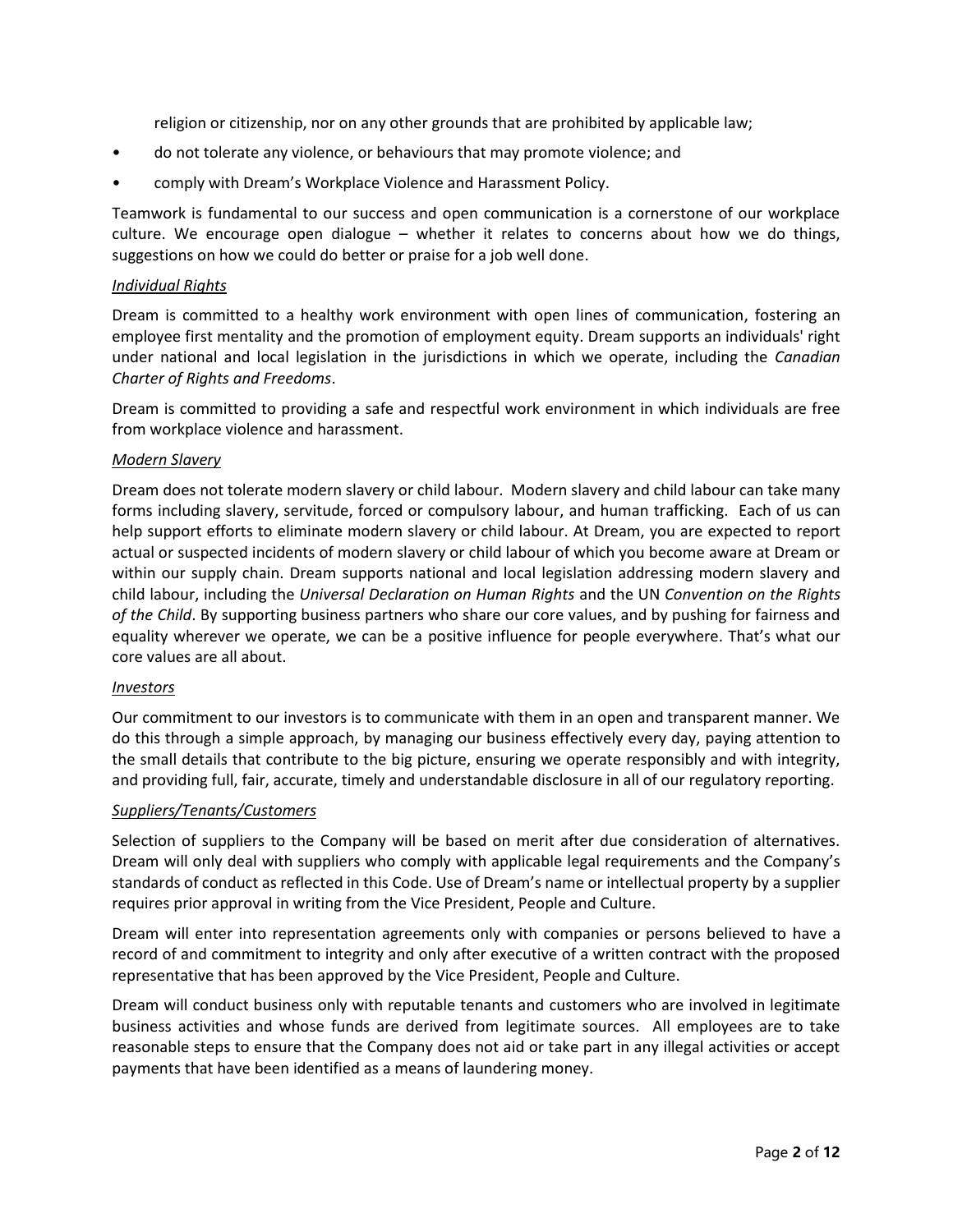# *Other Stakeholders*

In the business environment, we conduct ourselves in a manner that is both commercial and fair, and deal openly and honestly with everyone. We value our integrity and professionalism, and, in turn, respect those of stakeholders, members of the local community and others with whom we do business. We also respect the confidentiality of information we may have regarding our customers, tenants and other companies as we would our own. When participating in trade associations, we limit our activities to those clearly consistent with the Company's objectives and obligations under applicable laws.

# *Gifts and Entertainment*

We do not (directly or indirectly) offer, give, request or accept any:

- bribe or kickback or other transaction which could compromise the integrity or harm the reputation of Dream or its representatives;
- gifts of cash, gift certificates, services, discounts, or loans;
- gift, entertainment, or similar type of benefit that does not serve a legitimate business purpose;
- gift, entertainment, or similar type of benefit that contravenes any applicable law; or
- gift, entertainment, or similar type of benefit that creates a conflict of interest for us or for Dream.

A "bribe" may take many forms, including: cash, gift cards, gifts, entertainments, meals, travel, belowmarket loans, preferential hiring, favours, political donations and charitable contributions.

Any gift, entertainment, donation or contribution or similar type of benefit that is offered, given or accepted must be of a nature and amount that avoids embarrassment, does not constitute a real personal enrichment of the recipient, and would not reflect unfavourably on Dream or the person receiving the gift, entertainment or benefit if it became publicly known. Generally speaking, acceptable gifts, entertainment or similar types of benefit must have a nominal value.

Any gifts, entertainment, or similar types of benefits we are offered or receive that do not comply with these restrictions should be declined or returned graciously and with thanks and a clarification of Dream's policy. If returning the gift is not possible, it should be suitably distributed in the community. These requirements do not change during traditional gift-giving seasons.

The following examples should be considered in determining whether to accept a gift, entertainment or benefit:

- You receive a holiday gift basket of nominal value from a tenant. This gift may be accepted.
- You offer to pay the bill, which has a nominal value, at a working lunch or dinner with a current supplier. This is permissible.
- You receive a personal loan from an organization wishing to do business with Dream with an interest rate that is better than the rates available to the general public. This loan must not be accepted.

If you are uncertain whether to accept a gift, entertainment or benefit, please consult your manager or People and Culture.

# *Dealing with Public Officials*

All of our dealings on behalf of Dream with public officials are to be conducted in a transparent manner that does not compromise the integrity or harm the reputation of Dream or its representatives or any public official. You must not engage directly or indirectly in any activities which would put you or Dream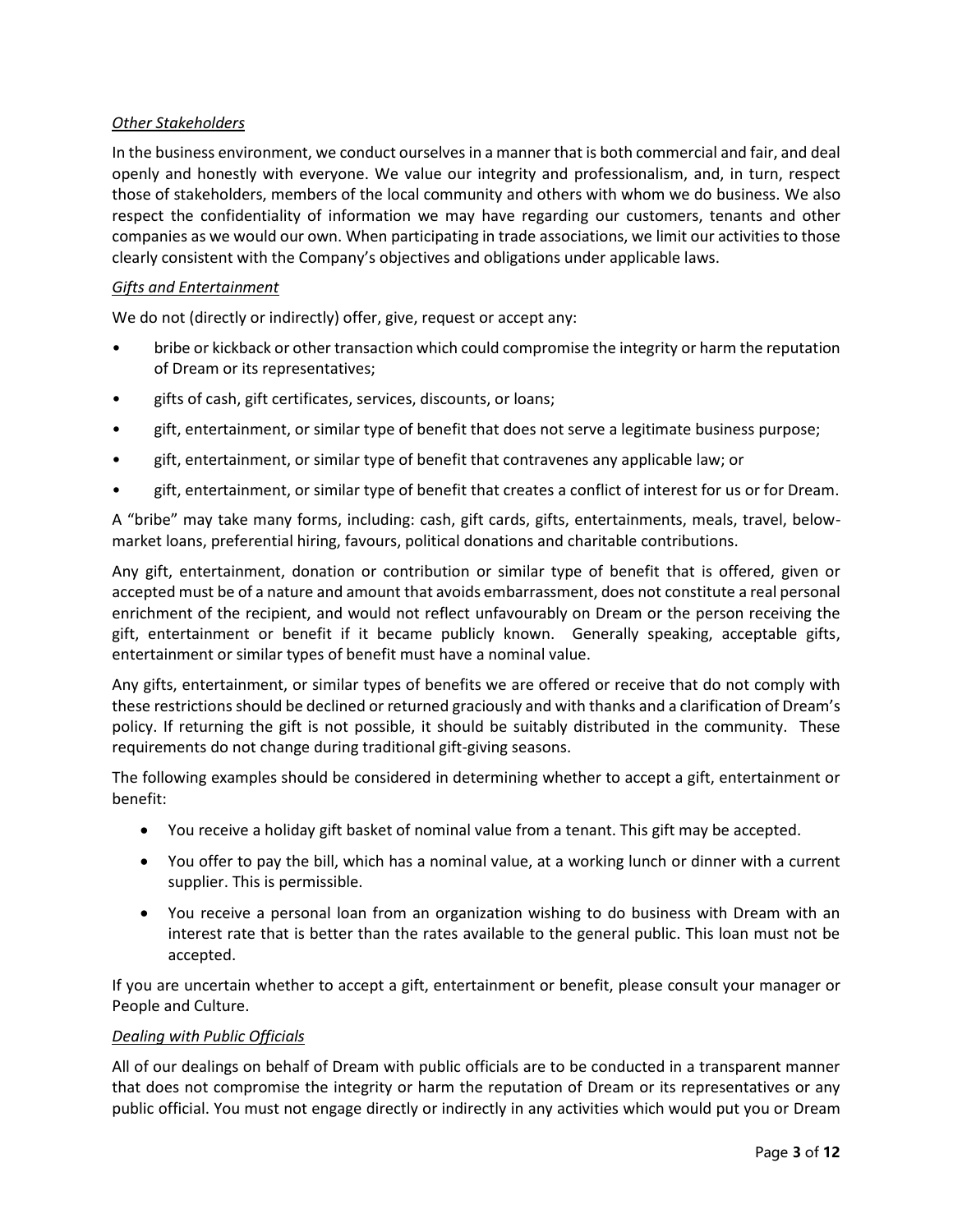at risk of violating anti-bribery and anti-corruption laws. Even if customary or permitted by applicable foreign legislation, the making of small "facilitation payments" to foreign public officials to secure a routine business service or have routine administrative actions performed is prohibited.

These restrictions apply to any:

- direct disbursement of Dream funds;
- other benefits or contributions directly from Dream; and
- funds, benefits or contributions made by us personally or though agents, consultants, contractors, business partners or other third parties.

"Public official" includes any:

- official or employee of a government or of a department, organization, agency or instrumentality of a government;
- official who holds a legislative or judicial position;
- official of a public international organization;
- political party or official of a political party;
- candidate for political office; and
- person or firm acting for or on behalf of any of the above.

From time to time Dream may wish to communicate with public officials respecting new laws, rules, regulations, policies and directives, or otherwise seek to participate in the policy-making process. We only do so in compliance with all applicable lobbying registration requirements.

## *Political Involvement*

Political activity is regulated by law and you are not permitted to participate in any political activity (such as lobbying, volunteering on a political campaign and making political donations) on behalf of Dream unless that activity has been approved in advance by the General Counsel. Dream discloses its political involvement as required by applicable law.

Employees, officers and directors of Dream may choose to become politically active in a personal capacity. Such activities must be done on your own time and with your own resources. You must never give the impression that you are acting on behalf of Dream.

# *Protecting the Environment*

We strive to comply with all environmental laws, rules and regulations, and Dream will also move beyond compliance where it makes business sense to do so. We strive to make efficient use of resources, prevent pollution and reduce environmental effects to the extent that is reasonably achievable. And we set environmental objectives and targets, monitor our performance relative to expectations and implement programs to achieve continual improvement.

We are committed to reducing our greenhouse gas emissions, increasing environmental awareness, implementing an environmental management system, regularly reporting on environmental issues, and consulting with stakeholders on environmental issues as appropriate.

Where appropriate, we undertake initiatives to manage the physical and transitional risks related to climate change and report on such initiatives.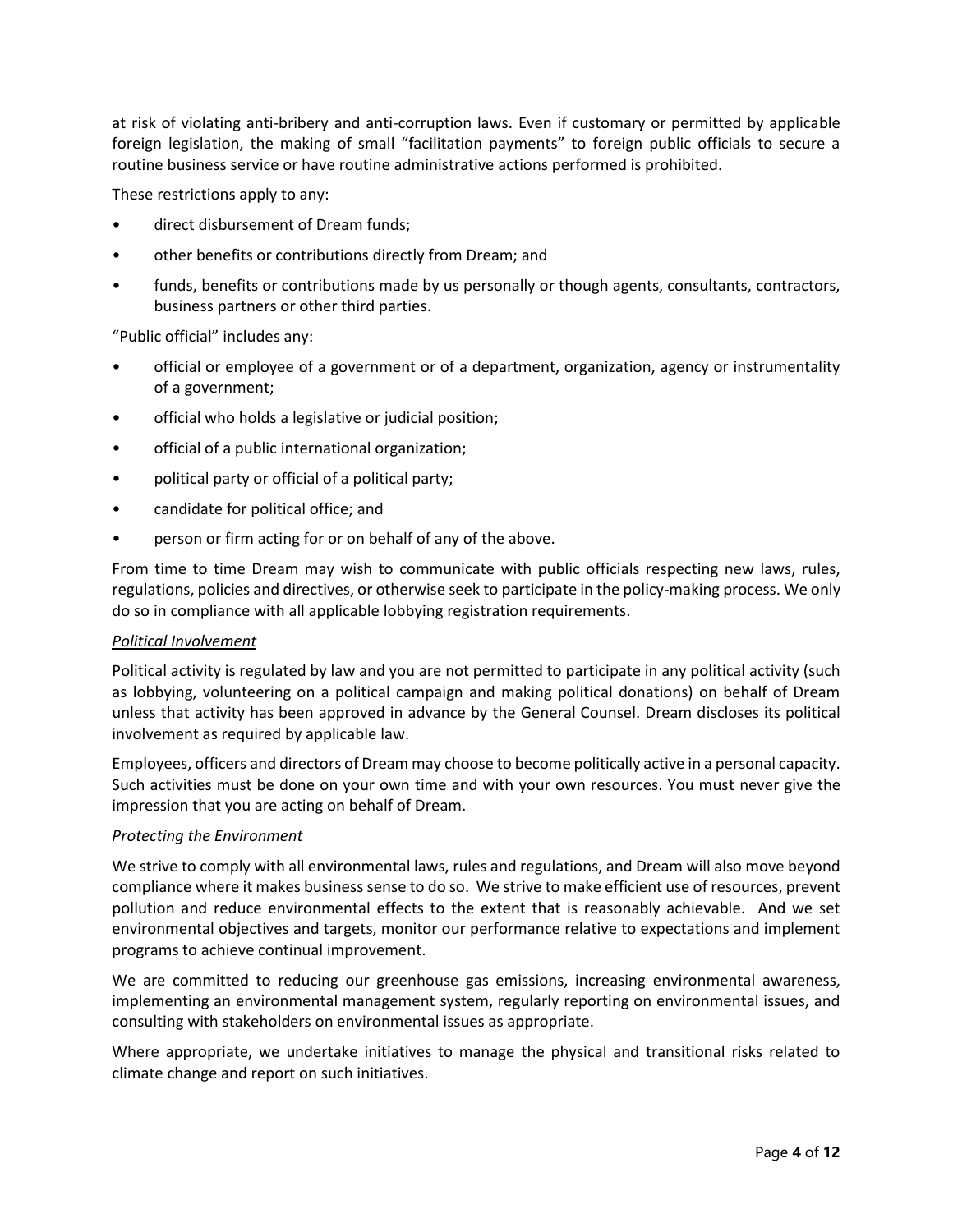### **Protecting our Assets**

### *Resources and Assets*

Dream has made substantial investments in providing various resources and assets to assist us in effectively carrying out our business. Our resources include our enterprise and support systems, computers, networks and the Internet, which are essential and integral parts of our business. We have made significant investments in establishing and protecting these systems as well as all other assets, and each of us has a responsibility to use the resources and assets provided to us in a responsible, professional, lawful and ethical manner.

We use Dream's resources properly, safely, efficiently and only for Dream business. We take good care of Dream resources. Theft or fraud will not be tolerated. We protect Dream resources from all external and internal threats. In particular, we must be vigilant in protecting Dream's computer equipment and software, and all devices and equipment used to access such computer equipment and software. When Dream assets or personal devices used to access Dream resources are no longer useful, we dispose of them in a proper manner after removing all information and wiping the memory of any computer equipment or device or equipment used to access Dream resources.

Using E-mail, the Internet and other Electronic Communication Devices

Every person who uses or accesses Dream's resources shares responsibility to protect them and any Dream confidential information (including email, text and instant messages and voice mail) stored or transmitted through any device. Dream confidential information should be transmitted only via Dream networks and authorized devices after ensuring no unintentional recipients are included on transmissions. Precautions should be taken to safeguard against unauthorized access when transmitting such information over the Internet, via email or via mobile devices. We use passwords and maintain the confidentiality of our individual passwords. We exercise caution when downloading information/programs. We maintain secure custody of all hardware, including personal devices, through which Dream's resources have been accessed. We abide by all Dream information security policies and procedures in effect from time to time and may not use any third party server or data transfer software to send, receive or store any Dream confidential information, including but not limited to external email accounts or any third-party cloud site or service, unless expressly authorized pursuant to applicable Dream policies.

Information transmitted through Dream's equipment or systems implies affiliation with Dream and should therefore reflect positively upon Dream. When using Dream e-mail or the internet at a Dream workplace or on or through a Dream device or system, we do not send, receive, display, print, or otherwise engage in any communications that are in violation of applicable laws or this Code, or any other Dream policy, including, but not limited to:

- downloading programs not already supported by Dream;
- accessing sites that are unlawful, that carry offensive material, that infringe or that may infringe the intellectual property or other rights of another person, business or organization;
- sending chain letters or threatening, libelous or harassing messages; and
- sending, viewing or obtaining pornographic material.

We also do not use the Internet at a Dream workplace or on or through a Dream device or system to play games, gamble or to post or send messages under disguised identification.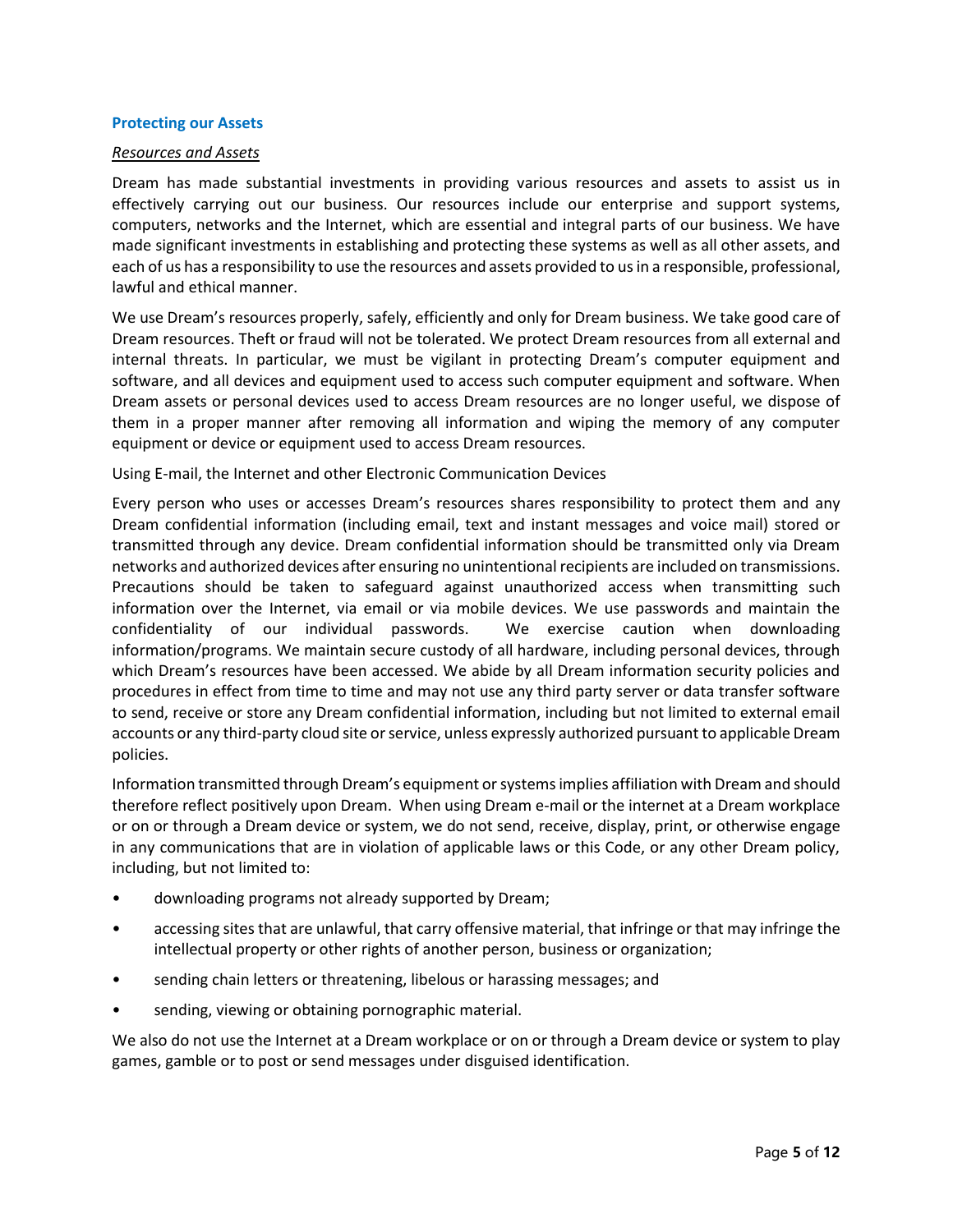Subject to applicable laws, all information of any kind (including without limitation voice communications and electronic messages) stored or transmitted on Dream's equipment or systems is the property of Dream and Dream's equipment and systems and the contents thereof are monitored to support operational, maintenance, auditing, security, and investigative activities. In order to prevent inappropriate use, Dream continues to monitor personal use electronic communications. No one using Dream's equipment or systems should assume that their electronic communications, information, computer or other device use is private.

The use of social networking tools and platforms such as Facebook, LinkedIn, Google+, Yahoo! Groups, Twitter, YouTube, and blogs, including outside of work, is subject to this Code and all applicable Dream policies. Whether on duty or off duty, employees must not:

- post or disclose Dream confidential information; or
- post comments or materials which could harm, or be perceived to harm, Dream or its reputation in any way.

We do not disguise our own identity, or use the identity of another representative or business partner, when accessing any Dream workplace, resource or other property.

# Intellectual Property

All intellectual property which we may produce, make, compose, write, perform or design, whether alone or with others, while employed at Dream (whether during or after work hours) and in any way relating to Dream's business belongs exclusively to Dream. We must disclose all such intellectual property to Dream and all rights we may have in such intellectual property are assigned to Dream.

"Intellectual property" includes ideas, know-how, inventions, designs, discoveries, formulae, improvements, research, trade secrets, patents, copyright works and other intellectual property rights.

We do not knowingly use intellectual property belonging to another person, business or organization without their consent, a license or other legal right to use that intellectual property, nor do we copy or permit others to copy any software under license to Dream other than in accordance with the applicable license. We comply with all applicable laws governing intellectual property rights, including protection against disclosure, patents, copyrights and trademarks.

# *Proprietary and Confidential Information*

We must maintain the privacy and confidentiality of non-public information relating to Dream business. This information includes, but is not limited to, Dream's financial performance, operations, strategies, acquisitions, dispositions and investments. In addition, we often have confidential information relating to employee records, customers, tenants, clients, investors or shareholders, and product or supplier pricing, which would be detrimental if improperly disclosed to the public or obtained by competitors or others. We have worked hard to earn our reputation and the confidence of those with whom we do business. It is our duty to maintain the confidentiality of information relating to our business as well as that of others.

Our Disclosure Policy provides effective guidelines to ensure the integrity of information is maintained, that our communications with the investment community are timely, factual and accurate, and that information is disseminated in accordance with all legal and regulatory requirements. It also outlines our disclosure controls and procedures and the role of the Disclosure Committee and designated spokespersons for contacts from analysts, investors and the media. We only buy or sell securities of Dream in accordance with trading and blackout period restrictions in our Disclosure Policy and Insider Trading Policy. We also keep confidential all Dream confidential information, including information about Dream's plans, financial conditions or operations, until the information has been generally disclosed to the public.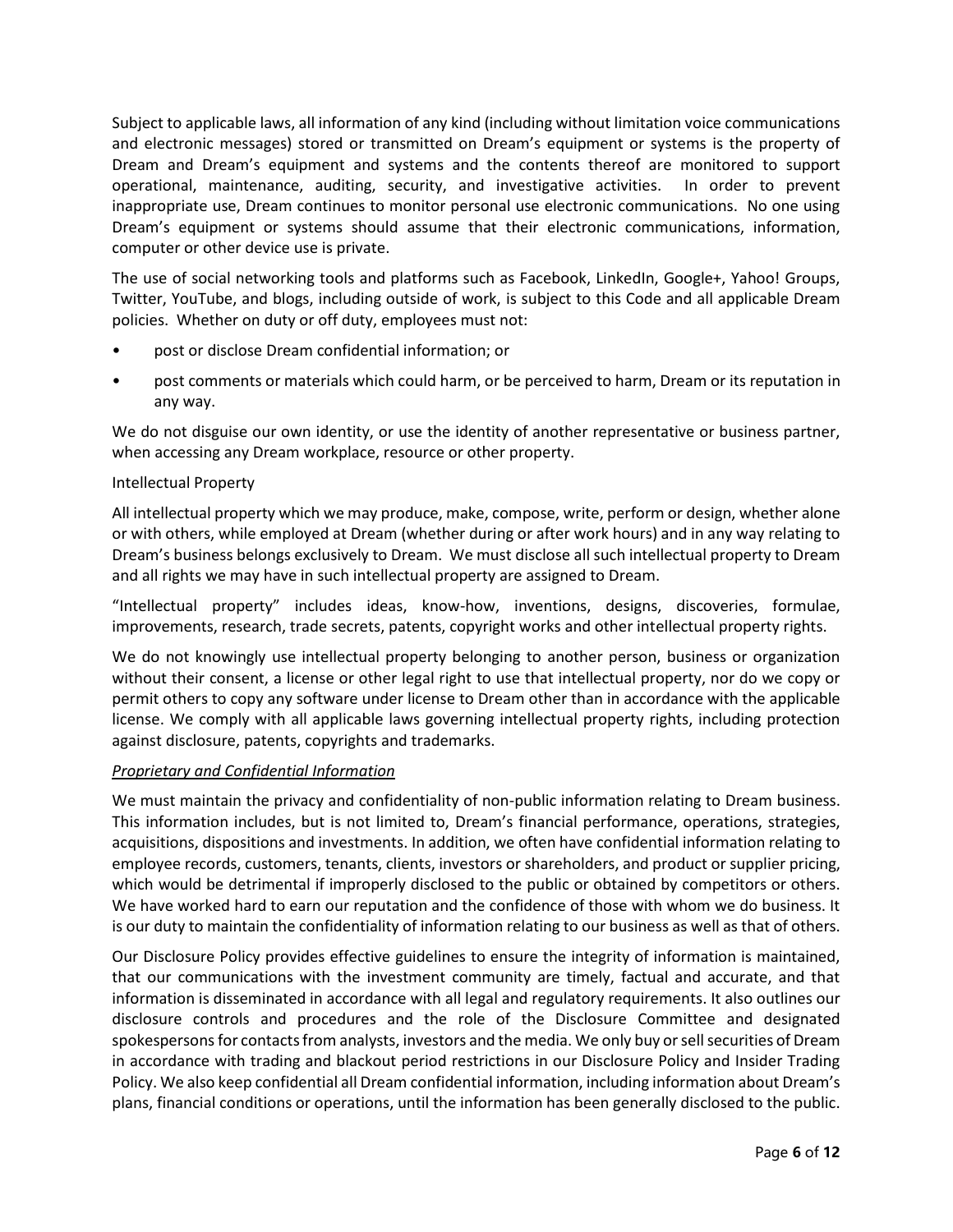We do not disclose or pass on to others, including a spouse, family or friends, any Dream confidential information which may be material.

We do not use any Dream confidential information for private speculation or personal advantage or benefit, whether for ourselves or our family and friends.

## *Privacy*

We manage all personal information about other employees or representatives of Dream in a confidential manner, we safeguard personal data of individuals and we respect the privacy of each Dream employee and representative, including by complying with all applicable privacy legislation and the Dream Privacy Policy.

## **Ethical Business Practices**

At Dream, we are committed to maintaining the highest business and personal ethical standards by dealing openly and honestly with our investors, customers, clients, tenants, suppliers, colleagues and employees.

## *Conflict of Interest*

In some situations, the personal and/or business activities and interests of an employee or director may be perceived to be in conflict with those of Dream. It is each employee's and director's responsibility to identify and to report any possible, perceived or actual conflict of interest, regardless of whether or not the employee derives benefit, to his or her manager, or in the case of a director to the board of directors of the Company.

A "conflict of interest" is a situation where our own personal interests:

- actually conflict with those of Dream;
- have the potential to conflict with those of Dream, meaning a situation where our relationship to others or interest in or relationship to another business or organization could result in a conflict of interest in the future; or
- could be perceived to conflict with those of Dream, meaning a situation where other people (either inside or outside of Dream) might think that our personal interests conflict, or could potentially conflict, with those of Dream, whether or not we think that any conflict does, or might, exist.

For example, we have a conflict of interest where a family member or friend receives a personal benefit, or may receive a personal benefit, as a result of any business decisions we make on behalf of Dream. We also have a conflict of interest if we work for an organization that is a supplier to or a customer or competitor of Dream. Doing work for another organization when we are supposed to be working for Dream, and even working for another organization outside of office hours if it affects our work performance at Dream, is also a conflict of interest.

If there may be a conflict of interest, it should be reported to a supervisor or the Vice President, People and Culture. Conflicted persons should not vote on any matter in which they may have a conflict of interest.

Prior approval of the Vice President, People and Culture (for Employees) and the Chair of the Board (for Executives) must be obtained before agreeing to serve as a director on the board of another organization. If we serve as a director on the board of any organization other than Dream, we must not vote on any matter that concerns Dream or which we think might otherwise create a conflict of interest for us or for Dream.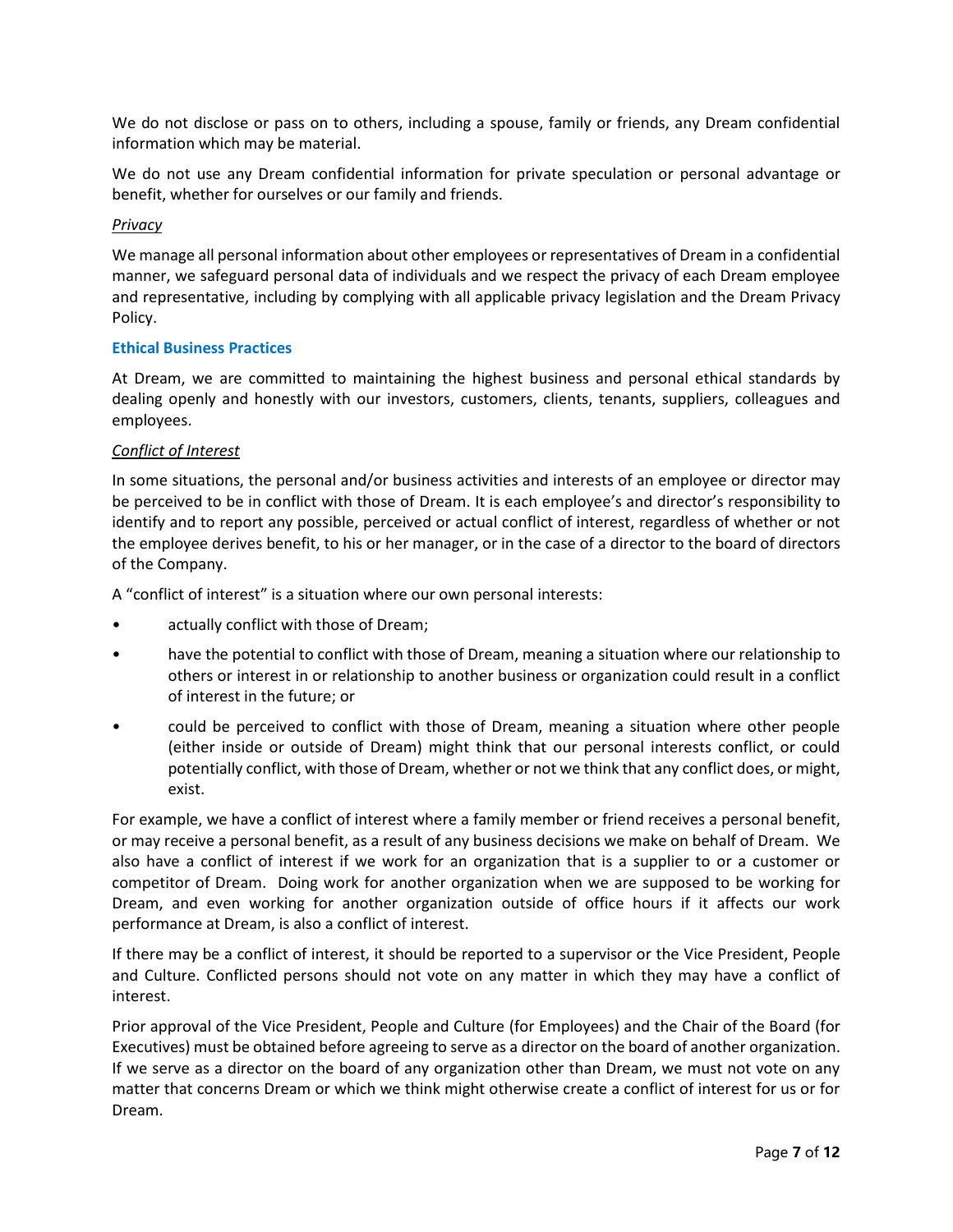In general, investments we make or our family members make in publicly-traded or privately-held businesses or organizations will not create a conflict of interest, but we must be aware that these investments may create a conflict of interest in some circumstances. An investment of more than five percent of the issued and outstanding equity securities of a business or organization that competes with Dream or which has a business relationship with Dream as a supplier or as a customer should be reported to the General Counsel, whether we hold the investment alone and/or it is held by a family member.

We may not personally take advantage of or benefit from any business opportunity that may be of interest to Dream or that is discovered through the use of Dream corporate property or information or our position with Dream. We must not compete with the Company and we have a duty to advance Dream's legitimate interests when the opportunity to do so arises.

A personal or romantic involvement with a competitor, supplier or any employee of Dream, especially a relationship with a subordinate, may impair an employee's ability to exercise good judgment on behalf of Dream and create an actual or potential conflict of interest. Such relationships should be avoided.

## *Accounting and Finance*

All financial transactions must be properly approved in accordance with Dream's authority approval guidelines and properly recorded in accordance with:

- Dream's internal control policies and procedures;
- legal requirements;
- audit practices; and
- accounting standards and practices.

Records are important to provide evidence of Dream's business activities, decisions, operations and transactions, to meet our business, financial reporting and legal needs. We are all responsible for managing Dream records in accordance with Dream's Records Retention Policy.

All business expenses must be properly incurred, documented, reported and approved in compliance with Dream's Employee business expense policy. Employees may not approve their own expenses or request approval of their expenses by anyone who reports directly or indirectly to them.

Any financial information provided must be accurate, complete, objective, timely and understandable. We do not maintain undisclosed funds or accounts or "off-the-books" records or use any other device to distort records or reports of Dream's true operating results and financial condition. All cash and bank account and other business transactions are conducted in an appropriate manner which safeguards against bribery, kickbacks, money laundering or other illegality.

We must not mislead, manipulate, coerce or fraudulently influence any accountant, including an accountant engaged in the performance of an audit of the financial statements of Dream in order to make the financial statements materially misleading.

# *Whistleblower Policy*

Dream's Whistleblower Policy establishes procedures for bringing forward concerns or complaints regarding potential unethical or fraudulent business practices or any activity that could give rise to a financial concern. Financial concerns ("**Financial Concerns**") are defined as claims of accounting fraud or error, deficiencies or non-compliance with the Company's internal financial reporting controls, and misrepresentation or misstatement of financial data.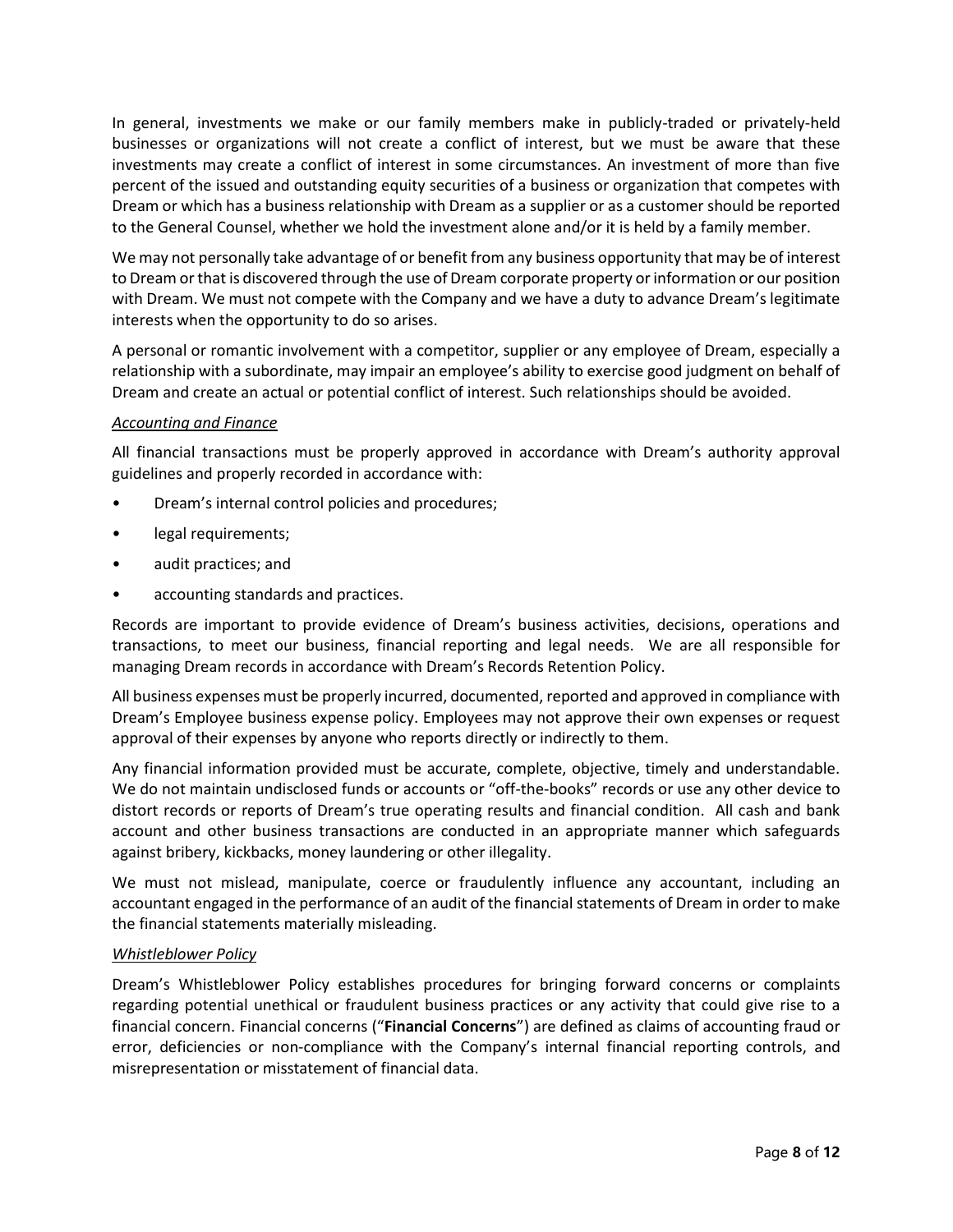Dream is committed to achieving compliance with applicable securities laws and regulations, accounting standards and internal control standards that apply to our business. Ethical business behaviour is the responsibility of each director, officer and employee and therefore each of us shares the responsibility to promptly report concerns or complaints. The Audit Committee will oversee all good faith concerns or complaints regarding Financial Concerns in a timely and professional manner. All good faith reports will be treated confidentially and, if preferred, anonymously, without fear of reprisal or dismissal.

For greater detail, please refer to our Whistleblower Policy.

# *Fair Competition and Fair Dealing*

We obey the applicable laws governing competition, not conspiring with anyone to lessen fair competition. We do not engage in anti-competitive practices or illegal activities such as price-fixing, bidrigging and kickbacks. We ensure all procurement policies, procedures and required processes are followed. The General Counsel of the Company or a designate from the Company's legal department is available to assist you in determining the application of applicable laws governing competition and to seek the advice of external legal counsel where appropriate.

We gather information about competitors in a lawful manner. We do not, directly or indirectly, misrepresent ourselves, use a third party or offer bribes or gifts to solicit proprietary information about competitors.

# *Investigations*

We cooperate with all internal Dream investigations, including investigations conducted pursuant to Dream's Whistleblower Policy, and we afford full, free and unrestricted access to all of Dream's operations, records, facilities and personnel to any external or internal investigators engaged by Dream and will take appropriate measures to keep information obtained during the investigation process confidential. Unless otherwise advised by management or the Board of Directors of the Company, we will keep confidential the fact that an internal investigation is being conducted.

If you have committed a misdemeanour (other than minor traffic violations) or you are the subject of a criminal charge or an arrest, whether related to Dream's business or not, you must report the matter to the Vice President, People and Culture.

Any time we receive information about a new government, regulatory or other investigation or inquiry, including any written or oral request for information, this information should be communicated immediately, and before any action is taken or promised, to the Law Department.

We must never, under any circumstances:

- destroy or alter any of Dream's documents or records in anticipation of a request for those documents from any government agency or a court or in connection with any internal Dream investigation;
- lie or make any misleading statements to any governmental investigator (including routine as well as non-routine investigations) or investigator participating in any internal Dream investigation; or
- attempt to cause Dream, any representative, business partner or any other person, to fail to provide information to any government investigator or to any investigator participating in any internal Dream investigation, or to provide any false or misleading information.

# **Compliance and Reporting**

We must all consider it part of our job to not only follow the Code but to support its enforcement. If we know of a situation or incident that we feel may go against this Code, we must report it to our supervisor,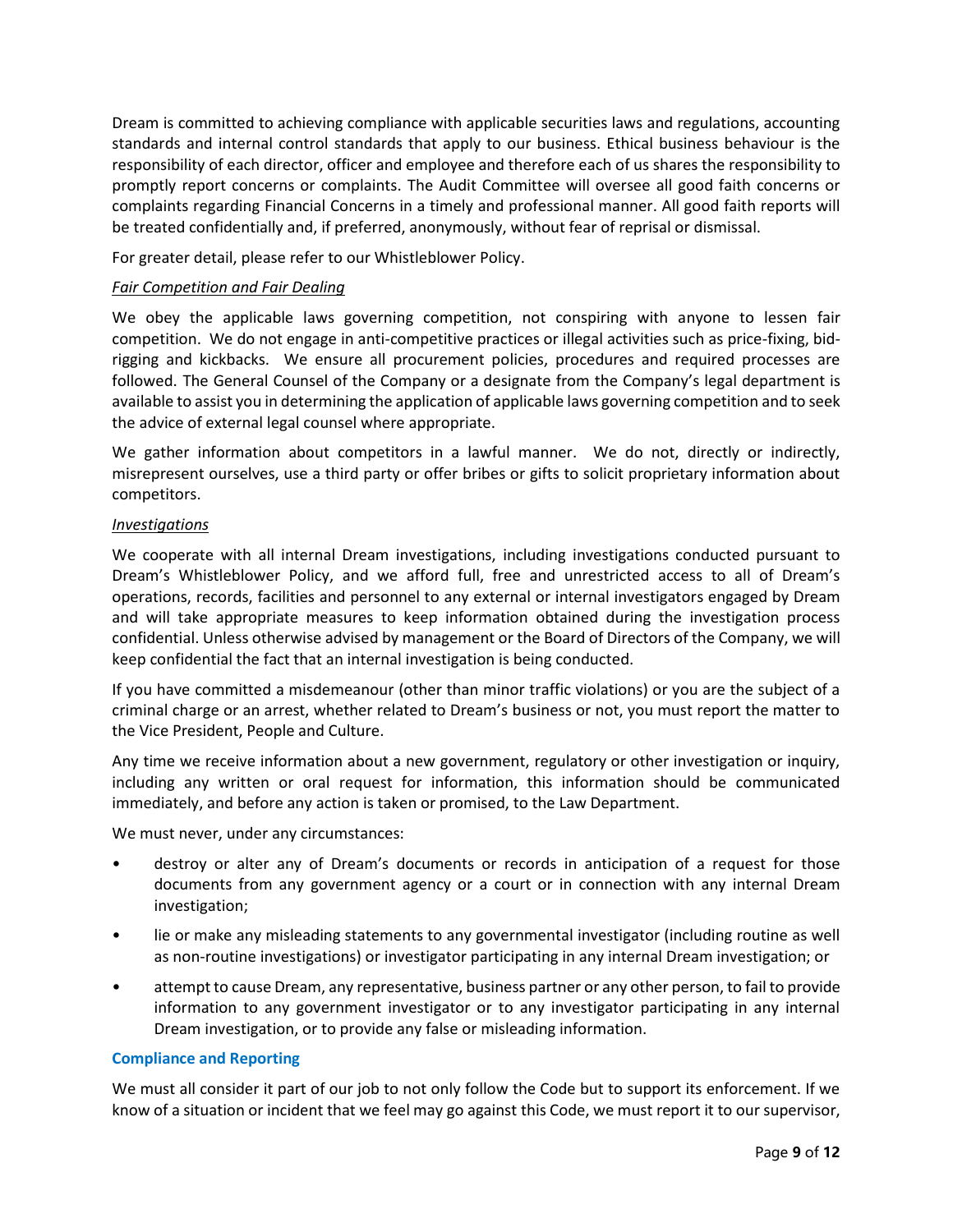a member of management of the Company such as the Chief Financial Officer or the Chief Responsible Officer, People and Culture or through our Whistleblower Policy to NAVEX Global, Inc. (formerly EthicsPoint, Inc.). Contact information for People and Culture can be found at the bottom of this Code of Conduct and, for NAVEX Global, Inc. (formerly EthicsPoint, Inc.), in the Whistleblower Policy.

If we fail to report a violation we know has occurred, then we also will have violated this Code. All reports should include as much detail as possible, including dates, individuals or witnesses involved and any supporting material or evidence that may be relevant to the matter being reported. Reports will be treated with confidentiality and will be reviewed and investigated appropriately.

Anyone found to have violated any of the terms of the Code will be subject to disciplinary action, which, depending on the circumstances, could include termination of employment for cause. Once reported, it is our responsibility to take the appropriate steps to prevent any such further situations from reoccurring.

# *No Reprisals*

Dream will not permit any form of reprisals (including discharge, demotion, suspension, threats, harassment or any other form of discrimination) by any person or group, directly or indirectly, against a representative or business partner who has truthfully and in good faith:

- reported actual, potential or suspected violations of this Code;
- lawfully provided information or assistance in an investigation regarding any conduct which the representative or business partner reasonably believes constitutes a violation of applicable securities laws or applicable federal laws relating to fraud against Dream's securityholders;
- filed, caused to be filed, testified, participated in or otherwise assisted in a proceeding related to a violation of applicable securities laws or applicable federal laws relating to fraud against Dream's securityholders;
- provided a law enforcement officer with truthful information regarding the commission or possible commission of an offense, unless the individual reporting is one of the violators; or
- provided assistance in connection with the investigation of a report made pursuant to Dream's Whistleblower Policy.

Any retaliation against a representative or business partner who has, truthfully and in good faith, made such a report or taken such an action is subject to disciplinary action, which may include dismissal.

# *Amendment and Interpretation; Waivers*

Dream retains sole discretion in interpreting and applying this Code and this Code may be updated, modified or withdrawn by Dream at any time in its sole discretion. This Code, together with any amendments, will be generally disclosed to the public in accordance with all applicable securities laws and stock exchange rules.

Any waivers from this Code for the benefit of:

- executive officers or directors of the Company will only be made in exceptional circumstances, may only be granted by the Governance, Environmental and Nominating Committee (the "**GEN Committee**") of the Board of Directors of the Company and will be generally disclosed to the public in accordance with all applicable securities laws and stock exchange rules; or
- other representatives must be made in writing by their supervisor, or if there is no supervisor or the supervisor is unsure whether or not a waiver is appropriate, then the Vice President, People and Culture should be consulted.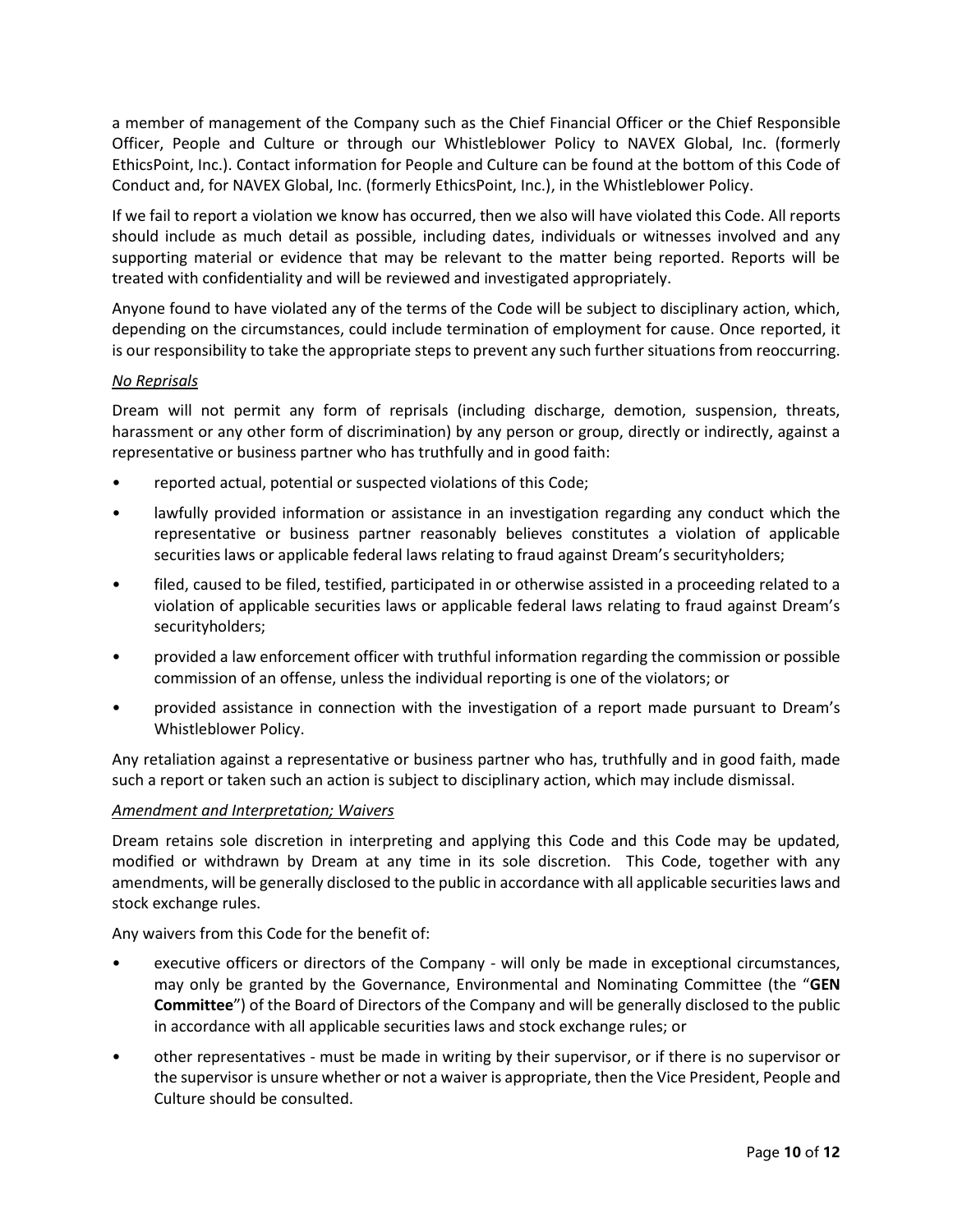## **Understanding the Code**

It is expected that each of us accept and be guided by both the letter and the spirit of the Code of Conduct. We also rely on one another's discretion and judgment to uphold the spirit of the Code by acting with integrity, respect, fairness, accountability and transparency. Often this will mean making a determination about a situation. When it comes to ethical conduct, we believe in erring on the side of caution. However, not all circumstances are equally significant and assessing situations may not always be easy. So, if you are not sure about a situation, talk to your manager or People and Culture. Employees may also find valuable information on standards of conduct, human rights, and health and safety in our Employee Handbook, which is available on our corporate Intranet.

You should also ask yourself the following questions, which may help to guide your decision:

- Will my action comply with the intent and purpose of this Code and applicable laws?
- Is my action appropriate, ethical and honest does it "feel" right?
- Does my action comply with my own personal code of conduct?
- Would most people see the action as being appropriate, ethical and honest?
- Could I defend my action in front of superiors, fellow employees, the general public and my friends and family? Would I be comfortable doing so?

If the answer to any of these questions is "no", then you should not take the action. However, if an applicable law imposes a higher standard than a policy in this Code, then you must comply with the applicable law, but if this Code imposes a higher standard than a local custom or policy, you must comply with this Code.

While the general administration and maintenance of the Code rests with our senior management team, the ultimate responsibility for its content and compliance is vested with the Board of Directors of the Company. The Company's GEN Committee has reviewed and recommended to the Board of Directors the adoption of this Code. The directors of the Company have approved and adopted this Code and the Company's GEN Committee will review it annually to ensure that it upholds current standards.

Enjoying our jobs and the people we work with is only one component in achieving a great workplace. Working in the spirit of this Code ensures a successful and safe environment for all.

### *Annual Attestation and Training*

Upon election or appointment to the Board of Directors of the Company or upon commencement of employment, each director, officer, and employee of the Company, will be provided with a copy of the Code and will be required to sign an acknowledgement. Each director, officer and employee of the Company will also be required to certify a statement of compliance with the Code on an annual basis.

In addition, Dream employees will be periodically required to participate on training on the Company's policies.